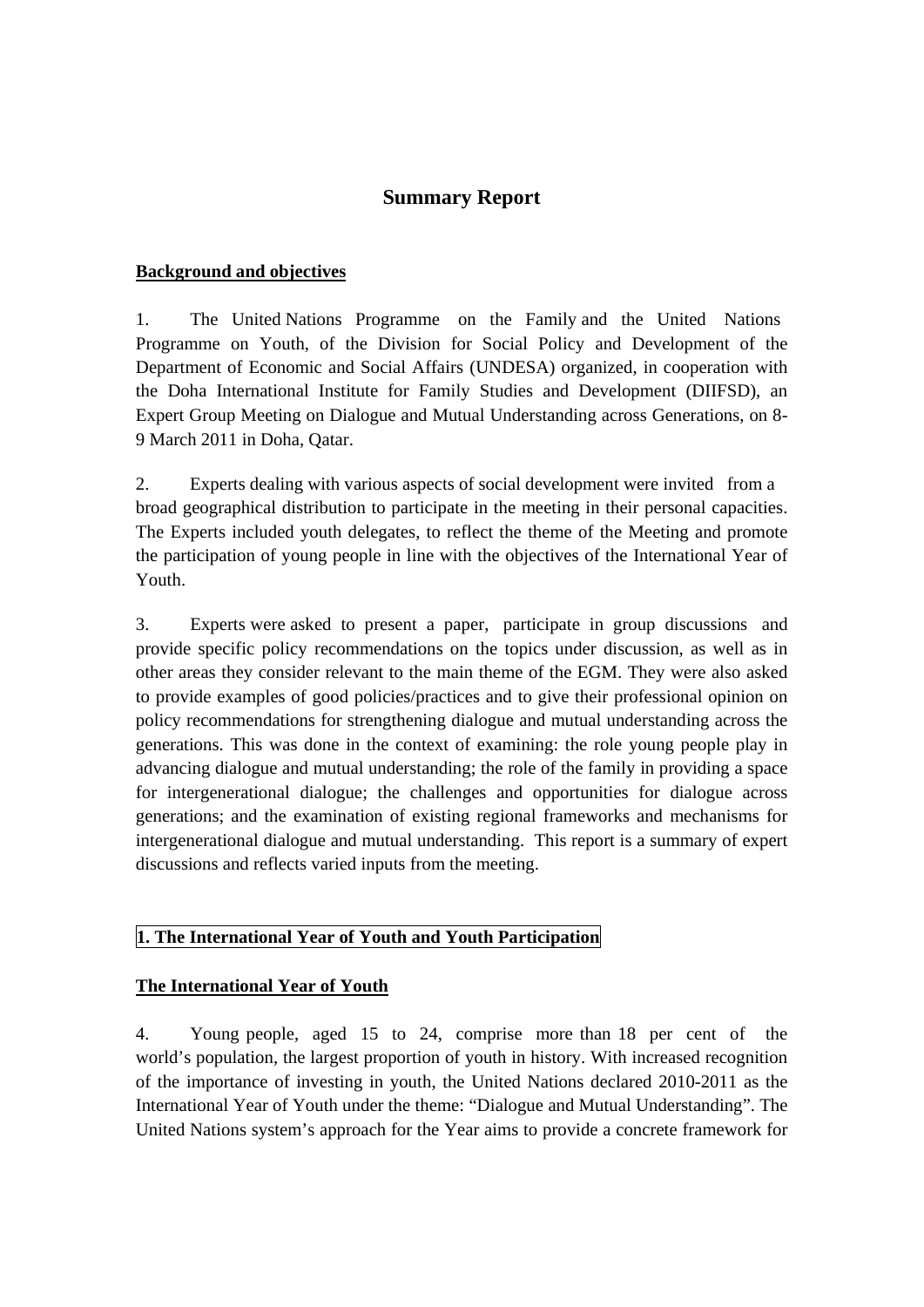collective efforts during the Year. The approach focuses on the three key areas outlined below. In each of these areas, collaborative partnerships with young people are fundamental. The progress achieved during this Year in each of these areas will lay the foundation for further work in youth development, including the implementation of the World Programme of Action for Youth and the achievement of the Millennium Development Goals (MDGs).

#### **1. Create Awareness (increase commitment and investment in youth)**

- o Increase recognition of youth development as a smart investment by the public and private sectors
- o Advocate for the recognition of young people's contributions to national and community development and to achieving the MDGs
- o Promote understanding of inequalities amongst youth and how to effectively address the needs of the most disadvantaged
- o Foster research and knowledge building on youth to better inform youth policies and programmes

#### **2. Mobilize and engage (increase youth participation and partnerships)**

- o Institutionalize mechanisms for youth participation in decision-making processes
- o Support youth-led organizations and initiatives to enhance their contribution to society
- o Strengthen networks and partnerships among Governments, youth-led organizations, academia, civil society organizations, the private sector, the media and the UN system, to enhance commitment and support for holistic youth development

# **3. Connect and build bridges (increase intercultural understanding among youth)**

- o Promote youth interactions, networks and partnerships across cultures
- o Empower and support youth as agents of social inclusion and peace

5. Although the International Year of Youth provides an opportunity to further bring youth issues to national and international agendas the Year is not without its challenges. The 2010-2011 International Year of Youth was declared merely 8 months prior to the start, at a time when the budgets and priorities of both youth organizations and national governments/bodies had already been set for the course of the year. The short time frame between the announcement of the Year and its celebration has potentially limited the number of activities and initiatives being undertaken throughout the Year. Despite this,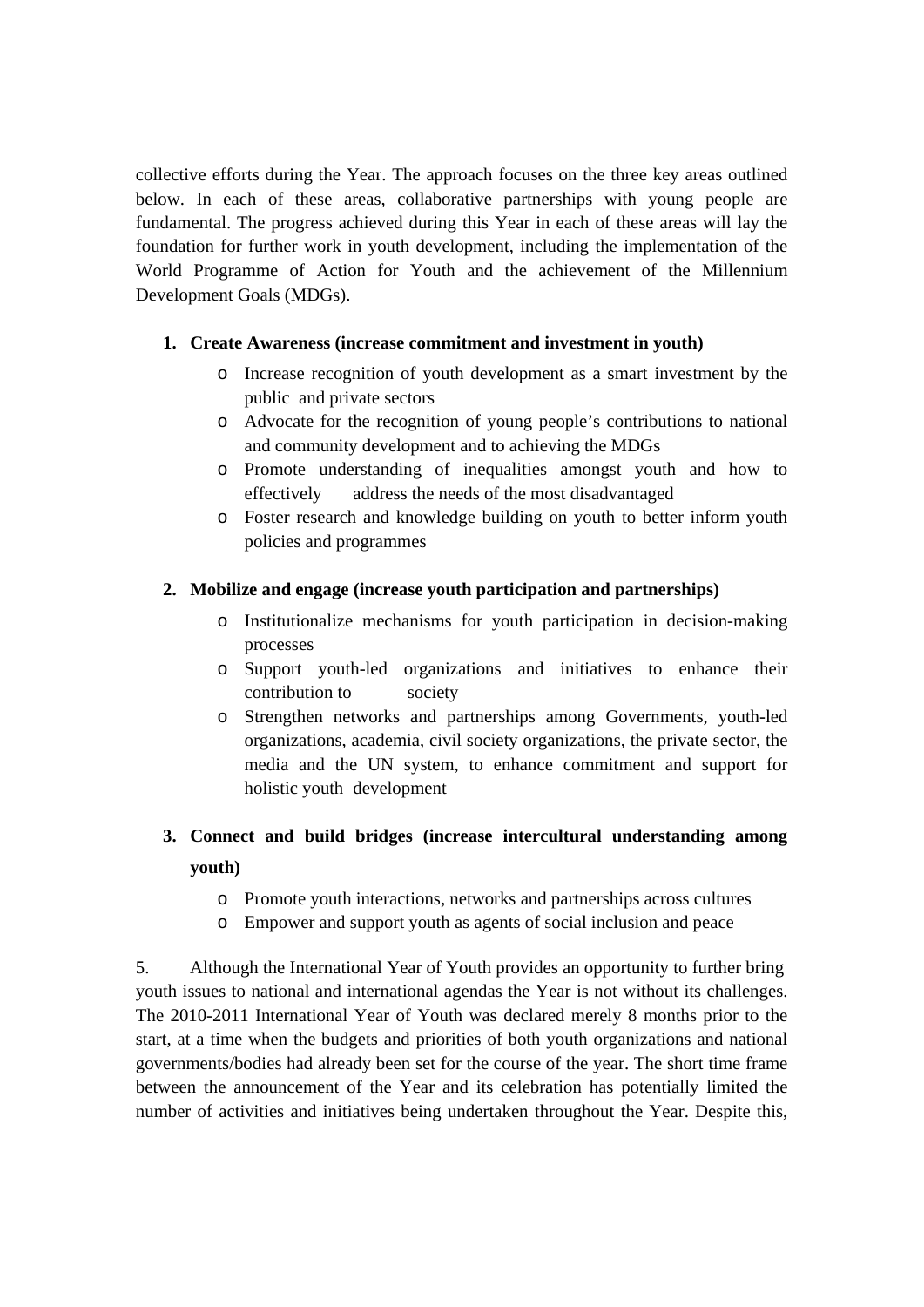the International Year of Youth has provided an opportunity to highlight the powerful role and capacities of young people to participate in all aspects of society, and the various youth led events and activities throughout the Year are testament to the powerful voice of youth.

## **Promotion of Youth Participation and Civic Engagement**

6. The promotion of full and effective youth participation is central to the International Year of Youth and is a priority area of the UN agenda on youth. Through active participation young people are empowered to play a vital role in their own development as well as in that of their communities, helping them to learn vital life skills, develop knowledge on human rights and citizenship and promote positive civic action.<sup>1</sup> The involvement of young people in all phases of policy development, from preparation to implementation and monitoring, ensures that policy and programme responses reflect the needs and situation of youth. To participate effectively, young people must be given the proper tools, such as education about and access to their civil rights.

7. A strong commitment to youth participation at the national and international levels, is a pre-requisite to ensuring young people's civic engagement. Investment in youth participation through the support of programmes for young people's civic engagement initiatives, networks and organizations is necessary for effective youth participation and inclusive societies.

8. Youth organizations are important forums for young people to develop the necessary skills for youth participation, and to promote dialogue, understanding and cooperation. Participation in independent youth led organizations and youth structures helps promote young people's civic engagement. In addition, Youth Leadership, Youth Mentoring and Youth Cultural Exchange programmes provide valuable tools in preparing young people for civic engagement, intercultural dialogue and in strengthening their capacities for participation

9. To ensure youth participation is inclusive, equitable and gender sensitive, social, economic and cultural barriers affecting young women must be removed. In addition, barriers affecting vulnerable and marginalized youth, such as indigenous youth or youth with disabilities, must be dealt with. Youth from marginalized backgrounds require additional support through education and vocational training so as to be properly equipped for full participation in society.

 $\overline{a}$ <sup>1</sup> United Nations International Year of Youth Fact Sheet on Youth Participation, 2010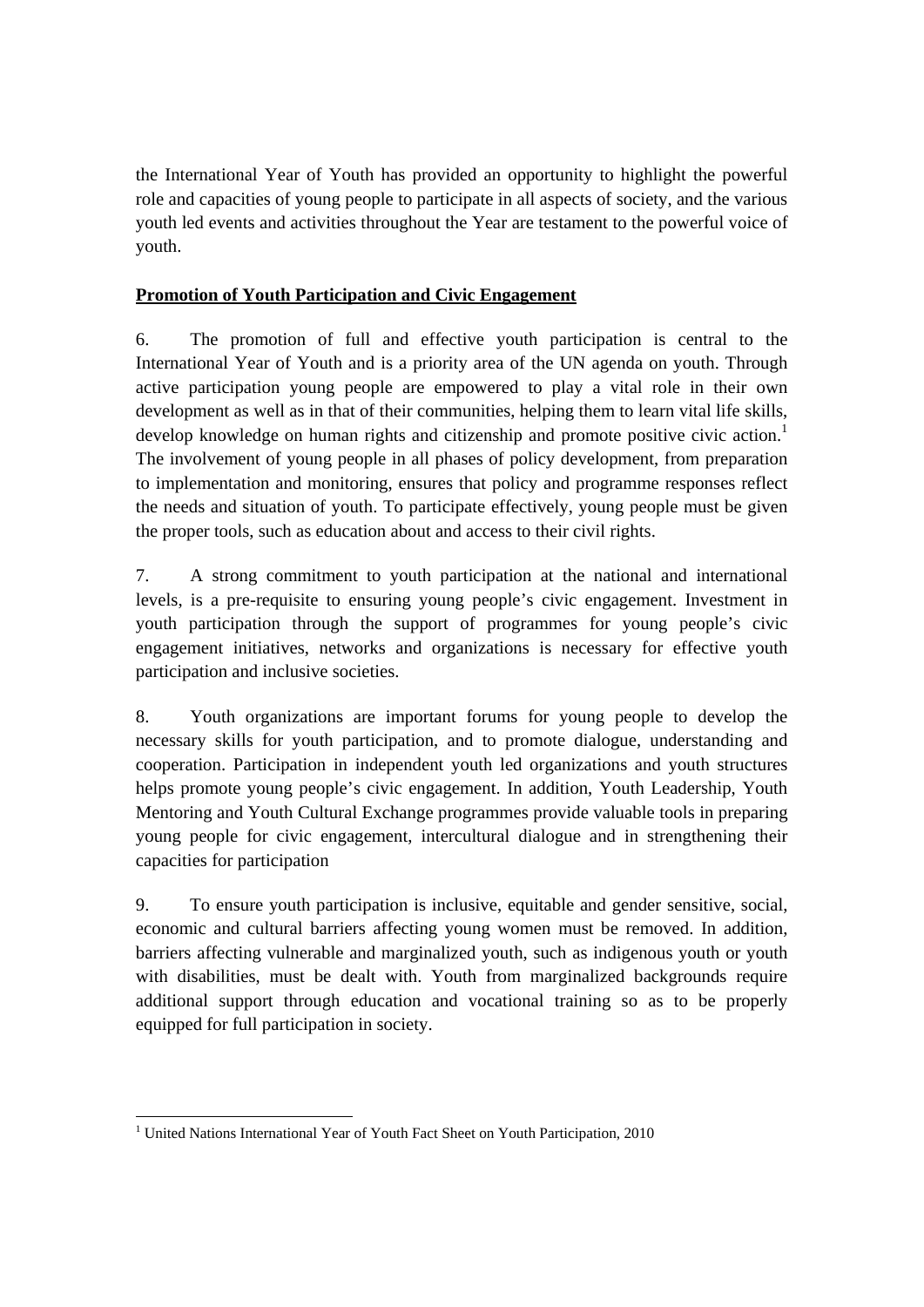#### **Investment in Youth**

10. Designated funding for youth policy and mechanisms for youth participation in national budgets as well as a strong political commitment to youth are central to youth development. Within the United Nations there is a need for additional designation of resources on youth related work in promoting and supporting youth development. Likewise, enhanced involvement of young people in the processes of the United Nations, such as the UN Inter Agency Network on Youth Development, is central to ensuring that the United Nations consults in a meaningful way with youth and youth organizations.

11. Many experts emphasize that to function effectively, youth organizations need increased support and funding so that they can promote and engage effectively in participatory processes. The funding of youth organizations and youth work is crucial and in particular, experts drew emphasis on the importance of maintaining not only project based but operational funding so as to ensure the long term sustainability of youth organizations and their work.

#### **2. The World Programme of Action for Youth**

12. The World Programme of Action for Youth (WPAY), adopted in 1995, sets a policy framework and guidelines for national action and international support to improve the situation of young people. The WPAY focuses on ways to strengthen national capacities in regard to youth and to increase the opportunities available to young people for full, effective and constructive participation in society.<sup>2</sup> The WPAY, detailing 15 priority areas, looks in-depth at the nature of the challenges facing youth. Since its adoption, the WPAY has guided the formulation of national youth policies in many countries. Experts spoke about the priority areas of Intergenerational Dialogue, Education, Employment and Girls and Young Women as they related to the WPAY, as well as progress in its implementation.

#### **Intergenerational Dialogue**

13. Among its 15 priority areas, WPAY highlights the importance of strengthening intergenerational solidarity.3 In particular it recommends 'i*ncreased attention be given to the socio-economic impact of ageing societies'* and the promotion of *'a two-pronged approach: first, investing in individual life courses, which includes age-adjusted policies and programmes that encourage workplace flexibility, lifelong learning and healthy* 

 2 World Program of Action for Youth, United Nations, 1995, Preface

<sup>&</sup>lt;sup>3</sup> WPAY Priority 'O' Intergenerational Issues, adopted as a priority issue in 2005 at the 10 year review of the WPAY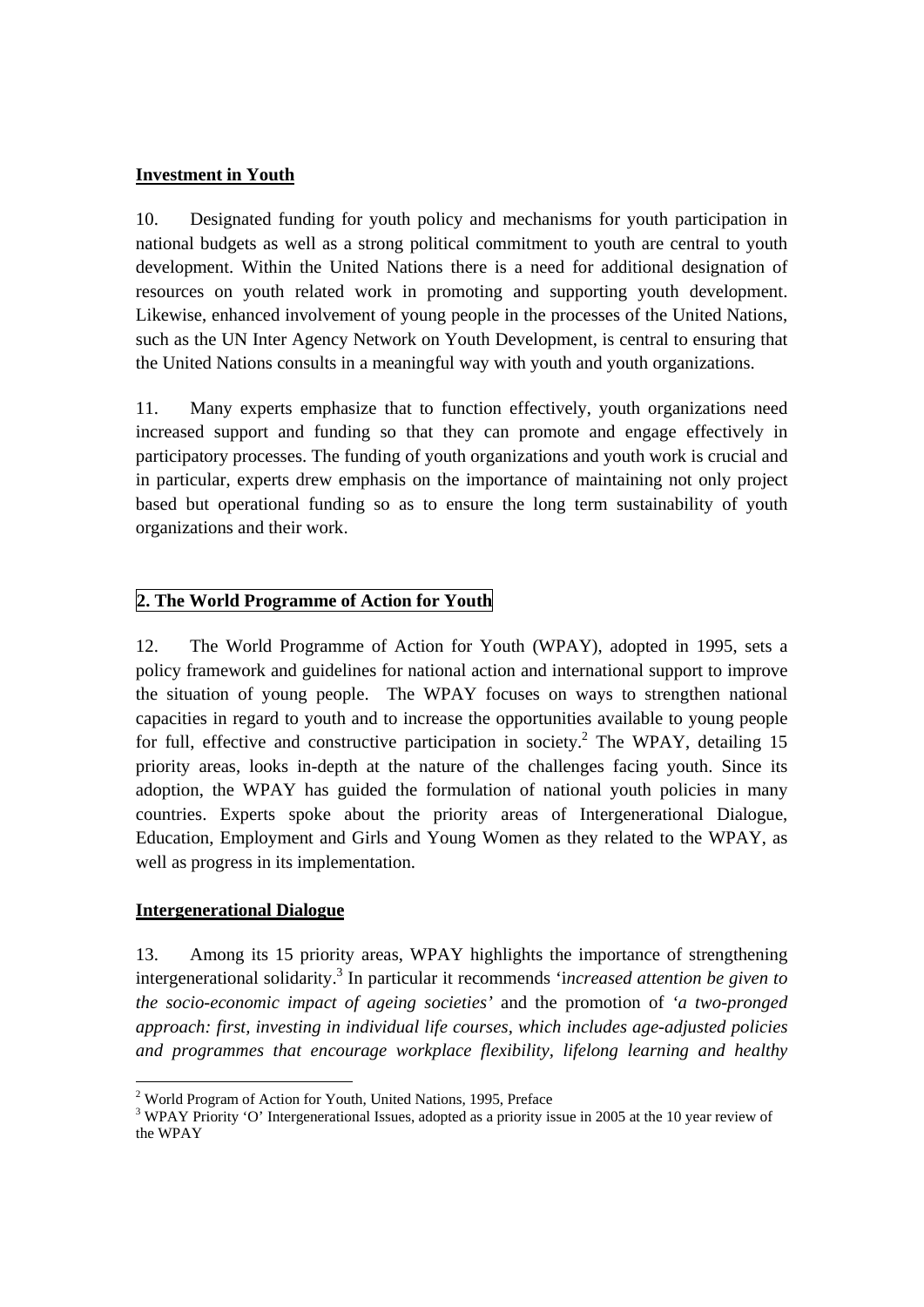*lifestyles, especially during transitional periods, such as youth to adulthood, family formation, or midlife to later years; and second, strengthening the social environment of family, neighbourhood and community.'<sup>4</sup>*

14. The family can provide a valuable space for intergenerational dialogue, bringing together both younger and older generations. Parenting which allows for open communication between the generations and active youth participation is central to promoting young people's active participation in society more generally. Ensuring resources are available for intergenerational work is critical in meeting the goals of the WPAY. Likewise, the recognition of the roles of both older and younger people in their societies and how they can mutually contribute and benefit from the process of intergenerational dialogue is a necessity.

## **Education**

15. The WPAY recognises access to and quality of education as being a key priority for young people. Experts observed that the improvement of educational opportunities for young people from minority and vulnerable backgrounds, for girls and young women, and those with lack of access to quality education is particularly essential to youth development. Lack of education limits the potential of young people to participate actively in society, does not allow them to develop the skills and resources necessary for effective participation and limits the opportunity for young people to interact with their peers. In the long run, lack of educational opportunities restricts the potential of youth to secure decent employment opportunities and makes young people, particularly young girls, more susceptible to entering into precarious forms of employment.

#### **Employment**

16. Experts noted with concern that increasing levels of youth unemployment globally, particularly as a result of the continuing impacts of the 2008 financial crisis, has changed the nature of youth life stage transitions. Experts discussed the issue of 'waithood': the time young people wait after graduating from school to find a secure job and establish their own families. In many countries the time young people spend transitioning between life stages is lengthening, due in part to the economic crisis and the increasing instability of jobs. This has prompted many young people to emigrate in search of employment opportunities. Challenges associated with economic migration further impact and delay the transition phases of young people. Support to young economic migrants as well as unemployed youth is essential in ensuring that they remain active and engaged citizens. Unemployment can bring on negative effects such as

 $\overline{a}$ <sup>4</sup> World Program of Action for Youth, United Nations, 1995, Section 0– Intergenerational Issues - point 42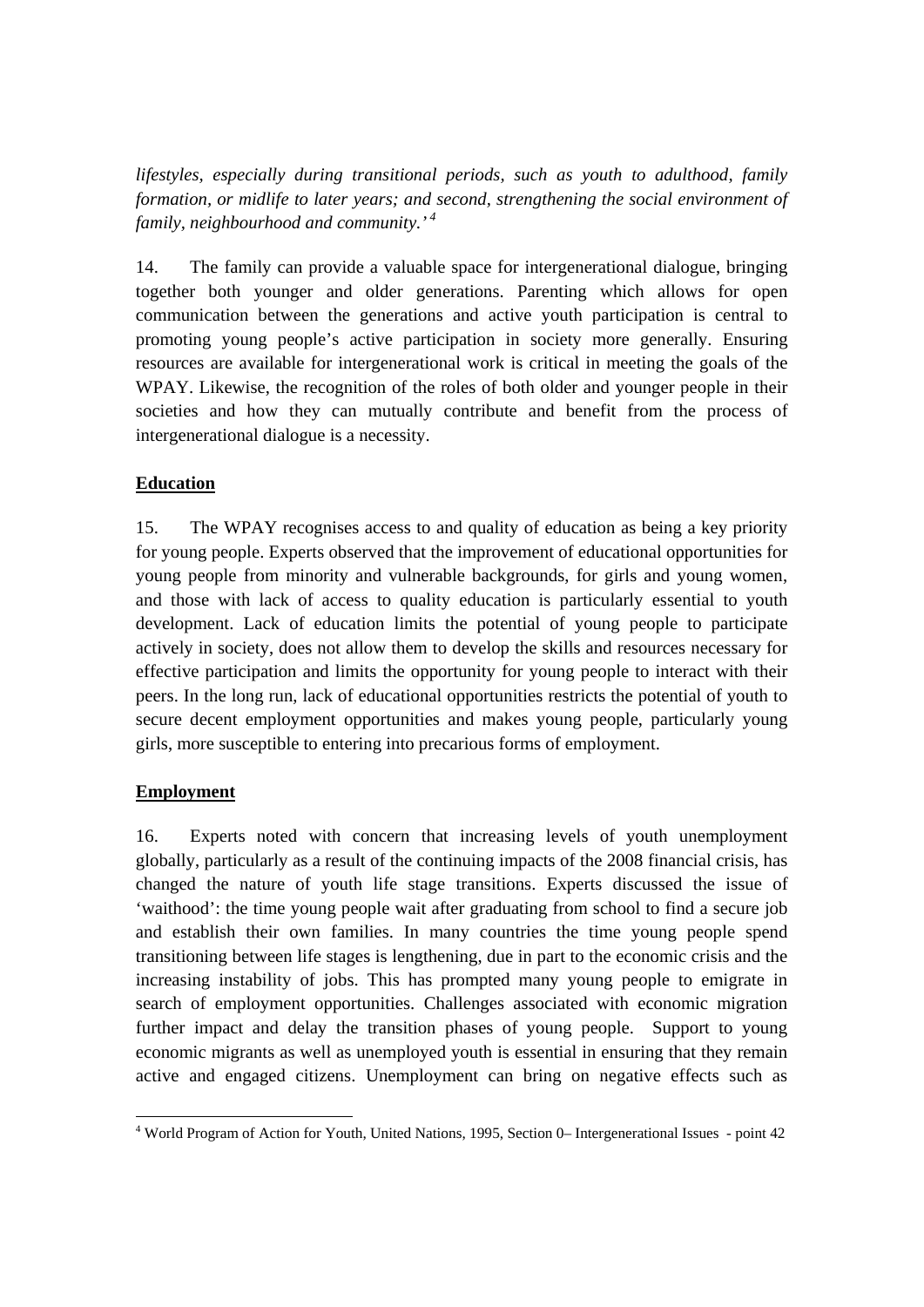depression, idleness, isolation, and anger. Protests arising in the Arab world in spring 2011, have resulted from a demand for better opportunities for young people, especially labour market opportunities, education and democratic participation. These protests have highlighted the importance of better investing in youth and involving young people in democratic and policy making processes.

### **Girls and young women**

17. Young people are not a homogenous group. Young people's needs vary widely both within and across countries. The ability of a young person to participate in youth structures or civil society processes can depend heavily upon their social and economic status, gender, disability, and ethnic and religious backgrounds. Developing processes and structures which support the participation of young people from all backgrounds, as well as enhancing opportunities for young people with limited education and employment opportunities, and those suffering from poverty or disability is fundamental to ensuring that policy development is reflective of the needs of all of society's young people.

18. Enhancing the participation of girls and young women in society is particularly essential in creating an equitable society and in meeting the demands of the WPAY. Cultural and legal impediments to the participation of girls and young women in society can severely undermine the development of youth. Developing mechanisms to improve the access to participation for young women is therefore a key priority of the WPAY and the UN system and indispensable for meaningful intergenerational dialogue.

#### **Implementation of the World Program of Action for Youth**

19. WPAY is recognised as the primary guiding document on youth issues at the international level and as an effective tool in promoting youth participation and youth engagement. WPAY provides a framework for the development of national youth policies and the support of youth development, youth organizations and youth participation at the national, regional and international levels.

20. The implementation of the WPAY has been piecemeal and limited in many countries and regions. For example, in the Arab region only 5 out of the 14 UN Economic and Social Commission for Western Asia  $(ESCWA)^5$  countries have implemented any form of national youth policy. Even in cases where a national youth policy had been established, these were often not backed up by finances, monitoring or evaluation.

 <sup>5</sup> ESCWA member states: Bahrain, Egypt, Iraq, Jordan, Kuwait, Lebanon, Oman, Palestine, Qatar, Saudi Arabia, Sudan, Syria, United Arab Emirates, and Yemen.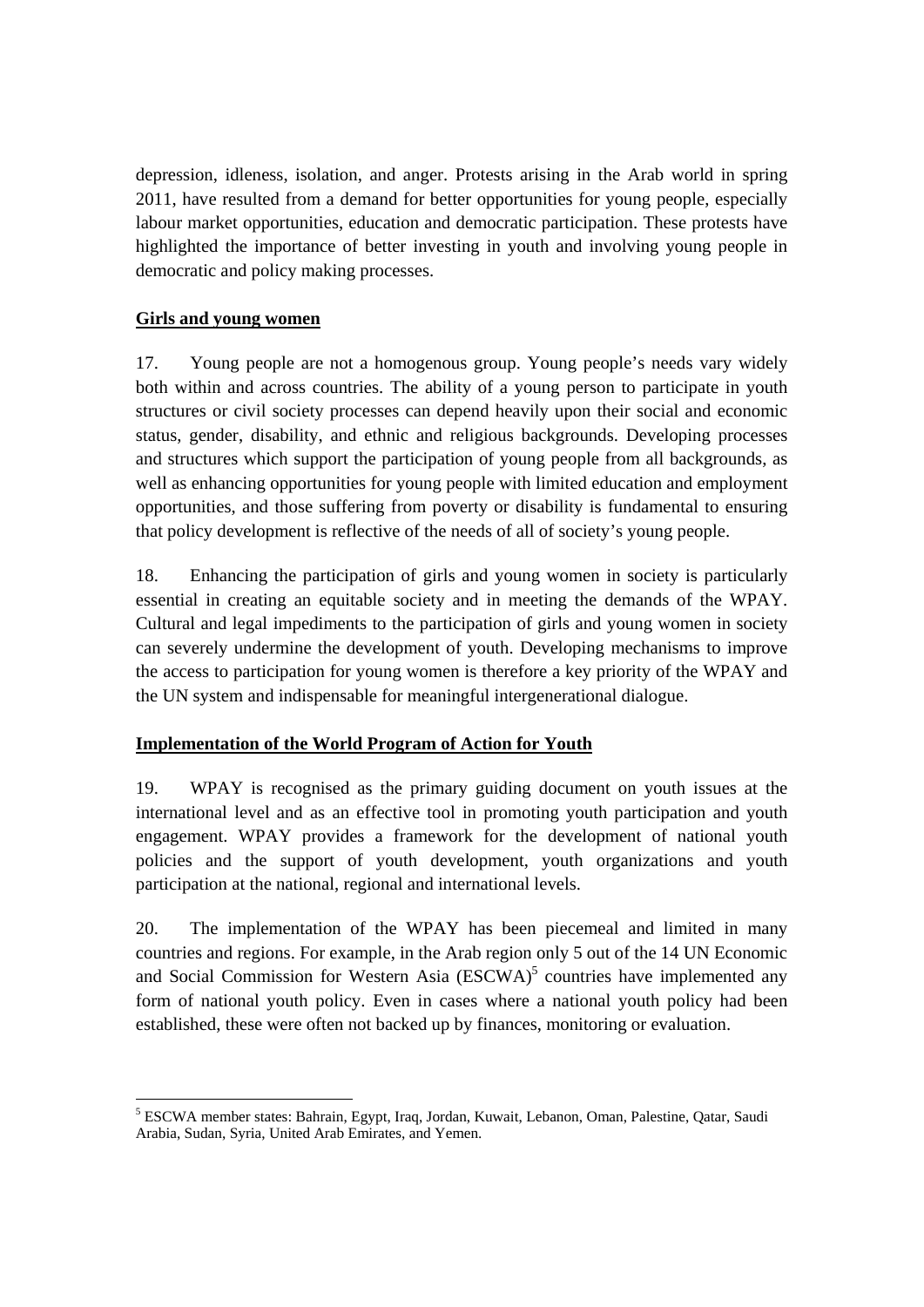21. The development of national youth policies and frameworks are essential in the recognition of youth rights and youth development and provide a tool for ensuring support, recognition and funding to youth organisations and youth projects. National youth policies must be tailored to suit the situation of the country and to raise awareness of the importance of youth development and engagement.

22. To help better support the development of national youth policies, ESCWA provides workshops and trainings on the implementation of the WPAY for member states in the region particularly on how to make the WPAY relevant to the realities of youth at the country level. Although national youth policies should be country specific, regional coordination of their development, through bodies such as ESCWA, can provide an impetus for countries to develop strong, transparent and rights based policies.

# **3. Youth and Family at the Regional Level**

23. Several experts drew attention to the fact that many countries and regions are experiencing what is known as a 'Youth Bulge', that is, a sharp rise in the youth population resulting in an inability of a country to meet the demand for greater employment opportunities and service provision. This, in turn, leads to a situation of social unrest with youth demanding better opportunities, as witnessed recently in Egypt, Tunisia, Libya, Bahrain and Yemen. These social changes demonstrate the ability and motivation of young people to mobilize and actively pursue their rights. This report provides an overview of youth policy at the regional level, paying particular attention to the situation in the Arab world.

#### **Arab Region**

24. Within the ESCWA region youth engagement in political life is quite limited with the minimum voting age being set at age 25. In addition to the disenfranchisement of young people, there are often very few fora for youth to actively participate and contribute to democratic processes.

25. In countries in the region which have been affected by ongoing conflict and violence there has been a noted impact on youth development and intergenerational relations. Violence and conflict can serve to break up families and communities, and cause suspicion and tension between generations on political ideals and aspirations. Ensuring young people's involvement in their communities is fundamental in preventing them from resorting to violent measures to meet their needs in conflict torn areas and in promoting conflict resolution.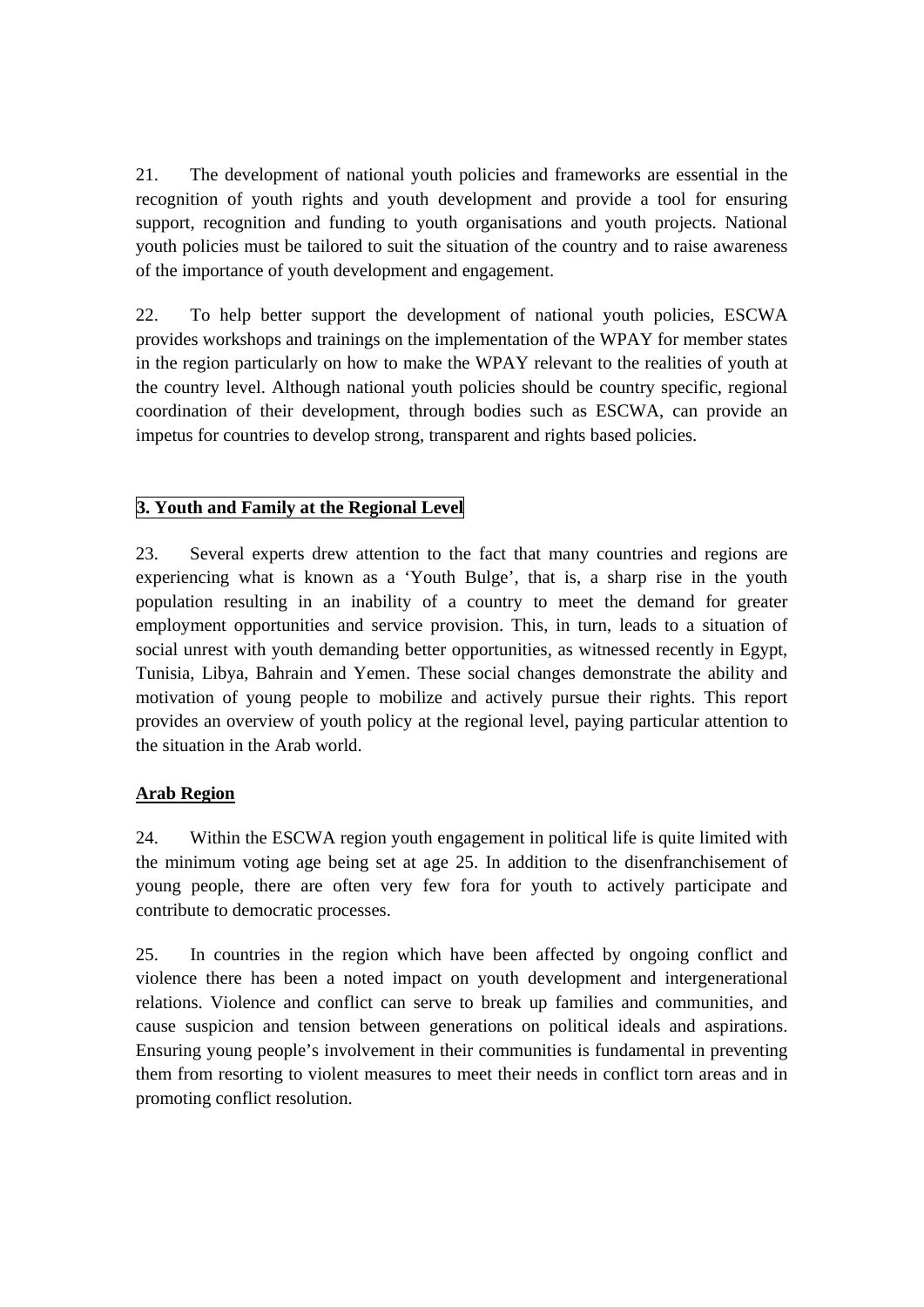26. It was noted by Experts that the 2011 youth driven upheavals occurring in the Arab region<sup>6</sup> provided an insight into the issues and concerns facing young people within the region. In particular, high unemployment rates and lack of opportunities amongst youth were deemed as some of the primary concerns leading to the protests. Despite this, it was stressed that the events were not solely youth specific but rather arose from a demand for change to historical structures which have served to limit the quality of life of the country's populace, such as undemocratic and corrupt governance, censorship, and discrimination. However, due to the utilization of newer technologies, such as Facebook and Twitter, youth quickly became the 'face' of the changes taking place in many of the Arab countries. The use of social media acted as a platform for young people to mobilize, engage and have their ideas and voices heard in the region, as well as to garner global support and recognition. This shift in communication and mobilization has provoked a global debate on how to better engage with youth and social media.

#### **Europe**

27. Many European countries have made big strides in job creation for young people over the past 20 years. Youth is high on the agenda of many European countries and of the institutions of the European Union. National Youth Councils work effectively in many European countries and operate along side a plethora of youth led organizations. Participatory processes have been established in many countries as a means of involving young people in the democratic process and inputting into national and EU policy development. At the regional level, the European Youth Forum operates as an umbrella organization for over 100 national youth councils and youth organizations, representing youth towards the European Institutions and other international bodies. The European Institutions and many EU member states provide funding to youth work and youth organizations and their development. For youth organizations to exist and operate on a long term basis, they need to have sustainable operational funding. In recent years there has been a trend to funding opportunities to move from operational to project based funding threatening the sustainability of youth organizations and limiting their ability to develop strategic plans.

28. The development of national and regional youth policies are not only important in setting policy guidelines for youth work and youth related issues, but provide a valuable process through which youth can actively participate in designing policies that concern them.

 $\overline{a}$ 6 Egypt, Tunisia, Yemen, Bahrain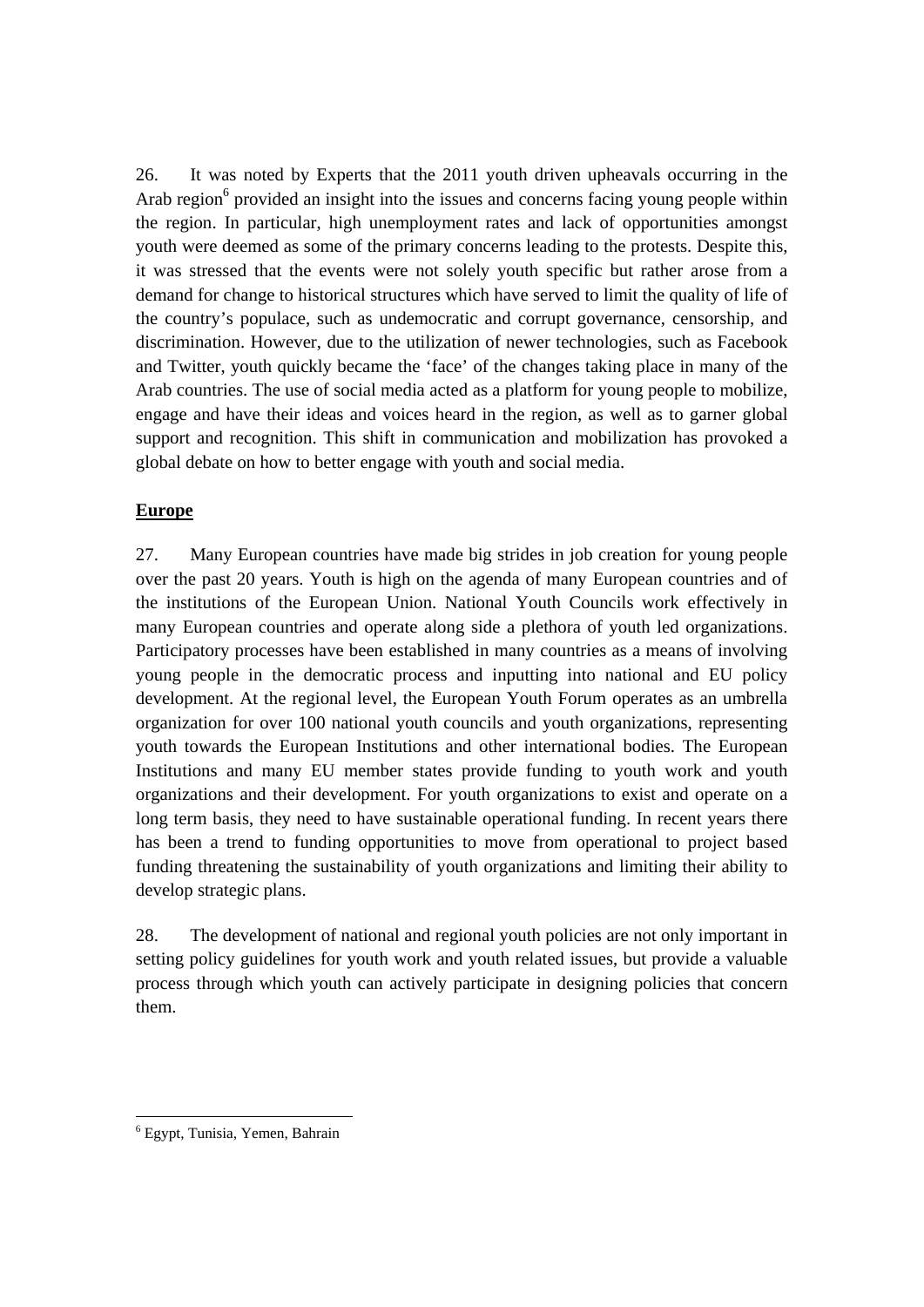### **Latin America**

29. Many young people in Latin America continue to experience poverty and social exclusion which has been closely associated with increased rates of violence, particularly in larger towns and cities. In addition, despite progress in youth literacy and access to education, Latin America too suffers from a Youth Bulge, with a lack of decent jobs and opportunities for personal development. This has resulted in many young people turning to illicit ways of making an income, such as organized and violent crime. The issue of violence in the region is one which needs to be addressed by policy makers taking into account the perspective and input of youth.

30. In Latin America progress is being made to better include youth rights on national agendas and to develop a regional coordination of youth policy. The Ibero-American Convention on Young People's Rights, which entered into force in 2008 and was ratified by Ecuador, the Dominican Republic, Honduras, Spain, and Costa Rica, proves that growing importance is being placed on youth rights in Latin America. The Convention provides a valuable framework for the development of youth policies at the national level in Latin America and a framework through which youth led organizations can better operate.

 31. The UN Economic Commission for Latin America and the Caribbean (ECLAC) has developed four broad areas of focus for its work in the region related to youth: building youth capacity, through increasing primary and secondary level education; creating opportunities in vocational training and youth entrepreneurship; risk prevention through focusing on reduction of sexually transmitted diseases, drug use and risky behaviours; increasing the sense of belonging of marginalized youth. In doing so, it hopes to better educate and engage young people in developing their skills and capacities to be able to better meet the needs of their communities and labour markets.

#### **Africa**

32. Sixty per cent of Africa's population are youth. Poverty remains a dominant problem in many African countries, and impacts highly on the role of the family, family structures and intergenerational relations. Lack of adequate education and access to education continues to impact upon the lives of young people in Africa, particularly young women and those from vulnerable or marginalized backgrounds. Such a situation perpetuates a cycle of poverty, which is closely associated with lower levels of participation of youth and civic engagement.

33. In addition, in 2007, an estimated 3.2 million young people were living with HIV in Sub-Saharan Africa alone, with HIV/AIDS accounting for over 53 per cent of deaths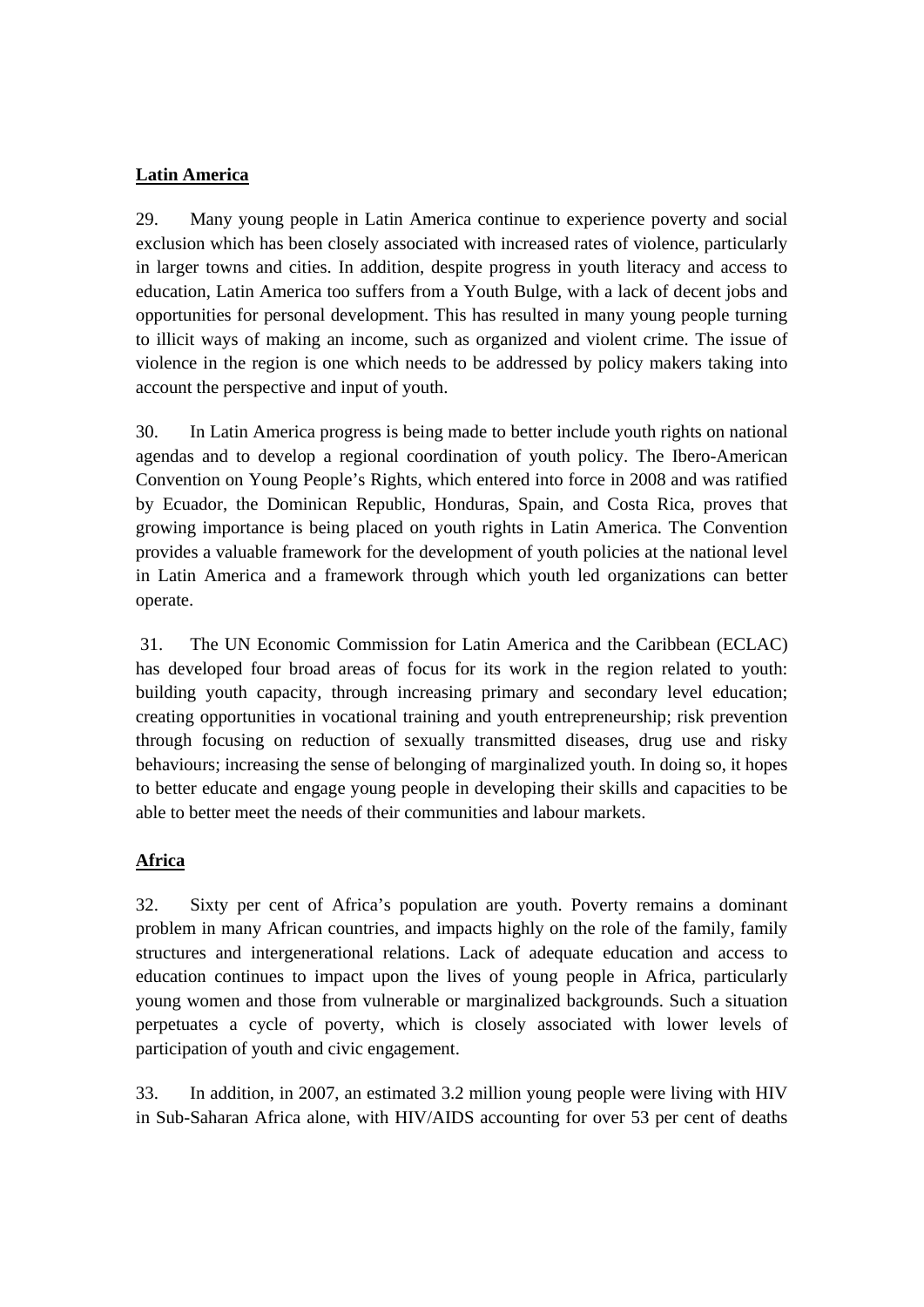among Africa's youth. The AIDS epidemic has left generational gaps in many African countries, with many young people being raised by their grandparents as a result of their birth parents dying of AIDS and AIDS related illnesses prematurely. This situation has impacted significantly the family structure in Africa and has highlighted the important role that grandparents often take in assuming responsibility as primary caregivers to grandchildren.

34. Youth issues are a key concern for many African countries. The African Youth Charter, established in 2006, sets out a legally binding framework for governments to develop policies and programmes for young people and provides a platform for young people to exercise their rights and actively contribute to development in the region. The ratification, implementation and recognition of the Charter will be central in ensuring that young people are placed high on the development agenda in Africa. Initiatives such as the creation of youth parliaments, youth committees and support to youth organizations in some African countries showcase the increased recognition youth participation is receiving across the continent.

# **Asia and Pacific region**

35. It was noted that in the Pacific region there has been a more coordinated approach to the development of youth policy in recent years, with countries in the region sharing best practices and developing policy within a regional framework. An expert from the region indicated that there had been increased efforts at all levels to increase youth participation, particularly within the context of the family, where young people were increasingly being recognized as active partners in dialogue and family and community life.

#### **Developing youth policies at national and regional levels**

36. Several experts emphasized that there has been a paradigm shift in how youth policy has been regarded in many regions. Whereas youth organizations and youth work once, for most part, involved the participation of students, it has broadened to mean the active participation of civil society youth from all backgrounds and in all spheres of life. This shift has also been characterized by a move from project to movement based youth work, where youth organizations not only develop projects to respond to specific needs in the community but work as movements with specific ideals and missions.

37. A number of countries in the Arab region are in the process of developing national youth policies. However, problems and barriers to their development exist including no or little practice or knowledge sharing on youth policy development between countries in the region, resulting in a wide variety of approaches to their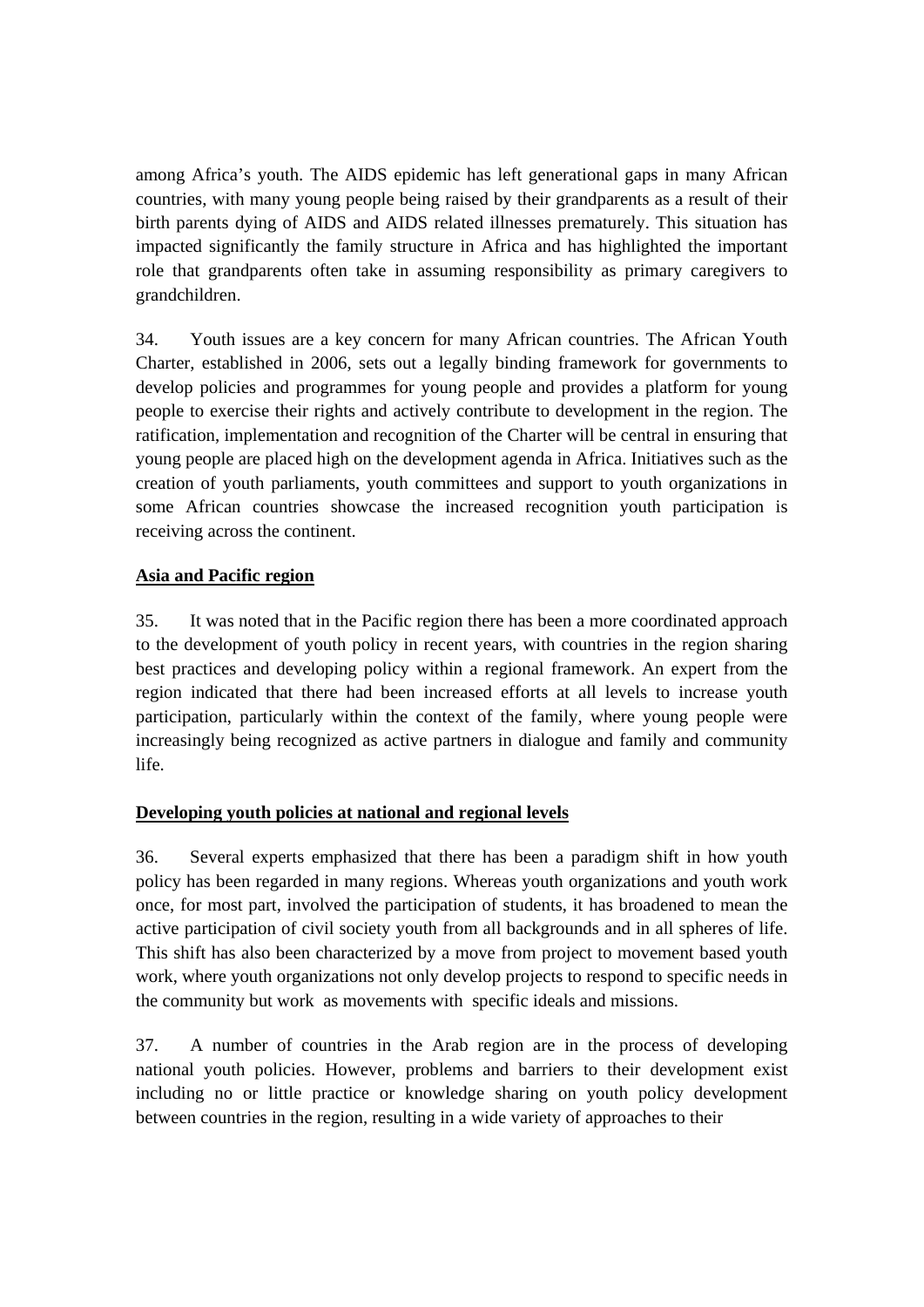development, from programme based and cross cutting, to project based and non cross cutting. A lack of youth mainstreaming and coordination across ministries and bodies at the national and regional levels results in the development of non coherent youth policies unreflective of the needs and aspirations of young people it is trying to target.

38. With big variations in the development and implementation of youth policy in the region, coordination for young people across these countries becomes more difficult. As such, there is a need to develop a more streamlined and common approach to youth policy development at the regional level, characterized by knowledge and skill sharing, so as to allow for better transfer of knowledge and ideas amongst youth and to enhance cooperation. Regional organizations are noted as having value in providing a template for countries within a region to develop national youth policies and to share skills and knowledge within the region. Regional commissions, such as ESCWA in the Arab region, can also act as a bridge to connect countries internationally and provide a space for countries to develop policies related to youth in a coordinated way.

39. A lack of institutional capacity of governments and ministries to implement youth policies, as well as a lack of awareness of the value of youth participation, has meant that in many cases youth policy is developed without partnering with youth. For youth policies to be reflective of the needs and realities of young people, youth should be included in all stages of the development process. Experts noted the importance of developing youth based policies from the ground up and reflective of a country's individual needs and situation. Prescribing a 'one size fits all' policy is not effective and focusing on developing policies and programmes concerning youth at the local level, with a strong focus on young people's participation in their development is critical.

40. Experts identified National Youth Councils as being valuable entities for the development of youth policy and youth participation. National Youth Councils provide the opportunity for youth organizations to strategize and prioritize together, helping to ensure further opportunities for young people's participation while providing them with a platform to turn to when seeking out participation opportunities. In many Arab countries no laws supporting youth led organizations exist and this severely hinders the possibility for their creation and sustainability, due to lack of recognition and funding. Appropriate funding for both the development for youth policy and the support of youth organizations and processes is essential in ensuring full and effective youth development at the regional level.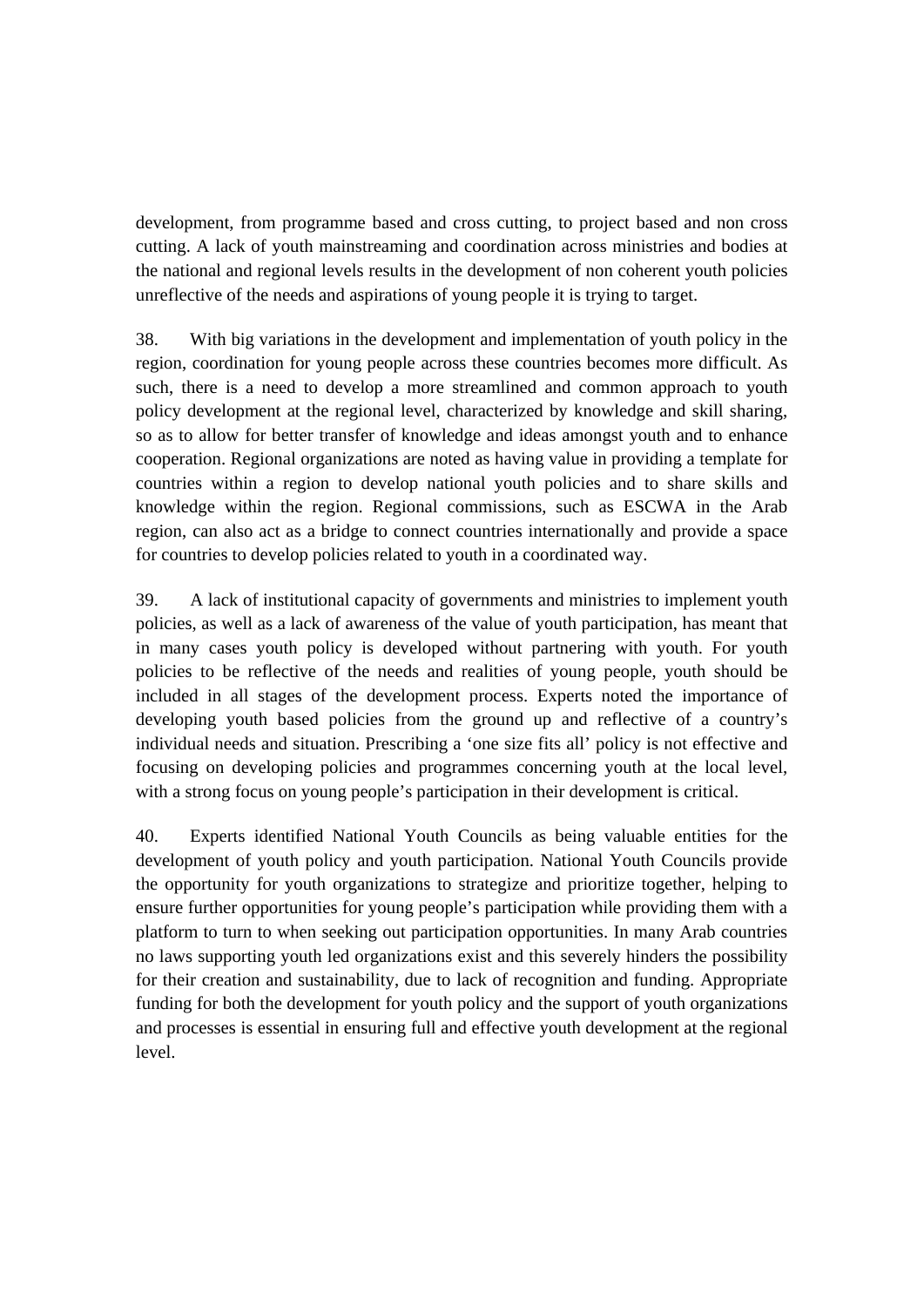### **4. Intergenerational Relations**

41. "Solidarity between generations at all levels – families, communities and nationsis fundamental for the achievement of a society for all ages."<sup>7</sup>

42. Intergenerational dialogue is of great importance to society and can be valuable at the family and community levels as well as national and regional levels. Not only can generations learn from each other by sharing knowledge and experience, they also need each other in order to meet the growing care needs of older people. Intergenerational relationships generate mutual benefits; older persons contribute to the education and care of younger generations in an economic, physical and emotional way. Correspondingly, young people provide significant assistance to the wellbeing of the older people<sup>8</sup>, for example through care giving in older age, assisted living arrangements and monetary assistance.

43. Although, as a result of demographic and socio-economic changes, intergenerational relations have been placed under increasing pressure, through intergenerational dialogue and understanding, reciprocity and solidarity between generations can be strengthened and supported. $9$  Intergenerational dialogue is characterized by knowledge sharing, cultural norms and traditions as well as mutual care, maintenance and resource exchange.<sup>10</sup> Intergenerational dialogue is essential to the functioning of society as a whole. Although culturally and geographically dependent, most people attach great value to the maintenance of relations between older and younger generations. Despite difference in family values across regions and countries, basic family values of support and nurturing are common across most societies.

44. When discussing the notion of the family, it is important to keep in mind its changing nature and new family types, for example, single parent families, step parent families, transnational families, whose members live in different countries, same sex partners and other family types. The changing nature of family has meant family structures and roles have been shifting, impacting on the opportunities for and nature of intergenerational dialogue. Equality within the family and in society more generally, impacts upon the nature of intergenerational relations. Whereas intergenerational dialogue between women might once have been, and in many countries still is, defined primarily as taking place within the home, women's entry to the labour force and

<sup>&</sup>lt;sup>7</sup> Madrid International Plan of Action on Ageing, 2002, Issue 5 Intergenerational Solidarity, point 42.

<sup>&</sup>lt;sup>8</sup> Intergenerational Solidarity; Strengthening Economic and Social Ties Expert Group Meeting, October 2007, recommendations and proceedings

<sup>9</sup> Madrid International Plan of Action on Ageing, 2002

<sup>&</sup>lt;sup>10</sup> United Nations International Year of Youth Fact Sheet: Youth and Intergenerational Partnerships http://social.un.org/youthyear/docs/youth-partnerships.pdf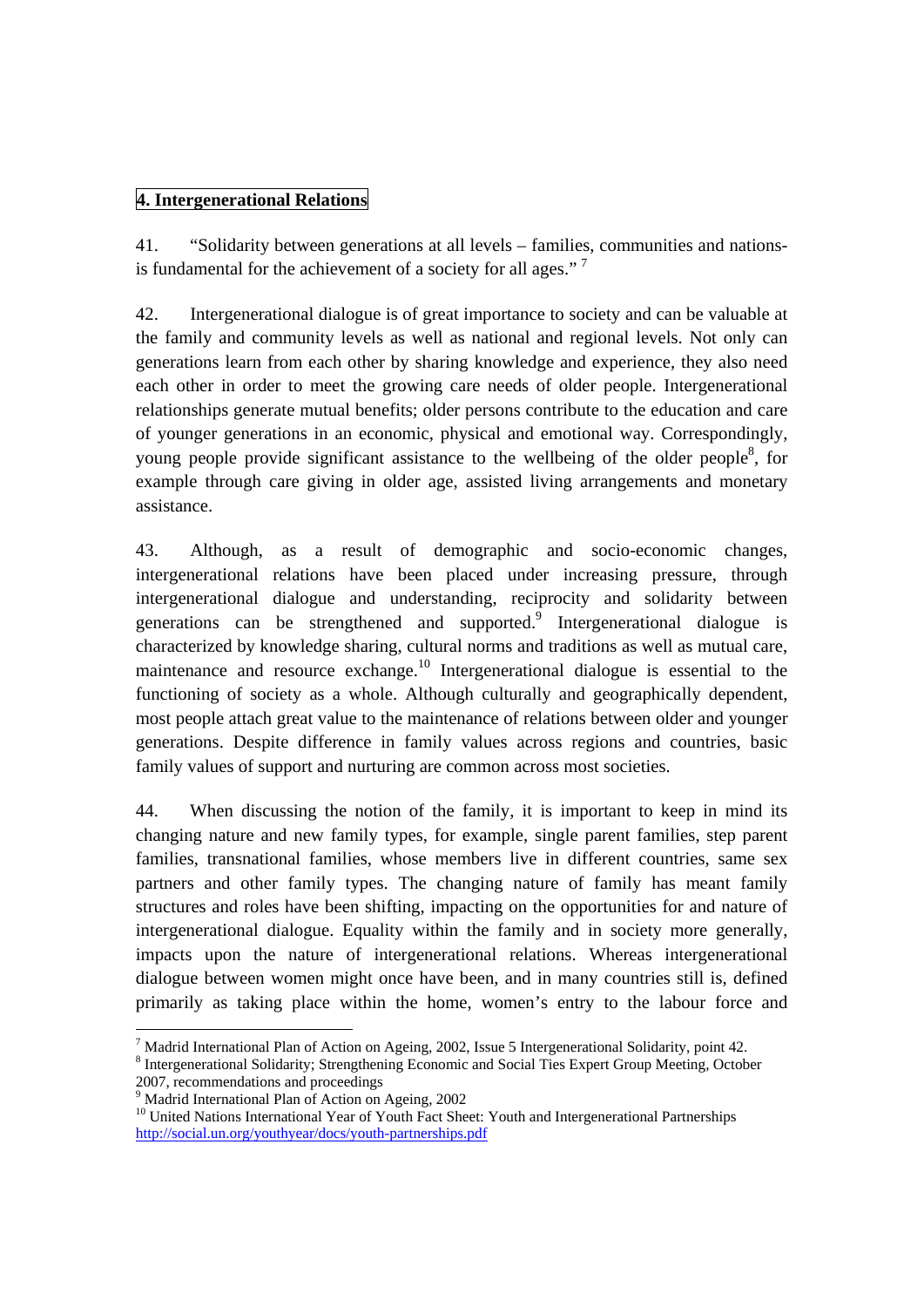increased participation in education and community life has allowed for increased intergenerational social interactions in non family contexts. Programmes and initiatives targeting intergenerational dialogue must therefore take these changing structures and roles into account. Families in all their formats should be supported to play a positive role in young people's development and in enhancing intergenerational dialogue.

45. Several experts indicated that despite greater equality of roles within and outside of the family context, as a result of economic, cultural, political and demographic changes, there exists increasing 'generational disjuncture'<sup>11</sup>, that is, a disconnect between the generations. In particular this is characterized by a physical distance between the generations, as a result of migration (economic migration, conflict driven migration), and a social distance. Social distance refers to the distance that exists between the generations as a result of differing levels of education, beliefs, influence of media, and ideas between them. Such differences serve to further distance the generations leaving them with fewer common points of interaction. Social distance can have a negative effect on the ability of generations to support each other, as they begin to feel less responsibility for care-giving to a generation they have little in common with or connection to. This can result in isolation and feelings of loneliness amongst older adults.

46. Isolation and loneliness as it pertains to older people is an area of growing concern, particularly in Europe, where increasingly higher percentages of older people are living in single or couple only family households as a result of demographic ageing, perpetuating both social and physical distance. Demographic change has meant that the traditional system of younger people supporting their parents in their old age is dissipating. Increased life expectancy together with lower fertility rates has put a strain on intergenerational support of older people as well as social security and pension systems. In many societies in Europe most support now flows from older to younger people, as a result of younger people remaining in the home for longer periods and being reliant on their parents' income.

47. To properly address this phenomenon, greater investment in intergenerational processes is needed as well as a commitment by both younger and older people in sharing the responsibility to make the intergenerational dialogue a success. The promotion of emotional bonds between the generations and within the family context is therefore key for improving intergenerational relations. Initiatives such as ensuring quality time for communication between parents and children within the family, ensuring time for visiting older relatives such as grandparents and including grandparents in family events all help to nurture bonds between family members. By actively participating in this process

<sup>&</sup>lt;sup>11</sup> The changing patterns of Intergenerational Relations in South Africa, paper presented by Makiwane Monde at 2011 United Nations and Doha International Institute for Family Studies Expert Group Meeting on dialogue and mutual understanding across generations.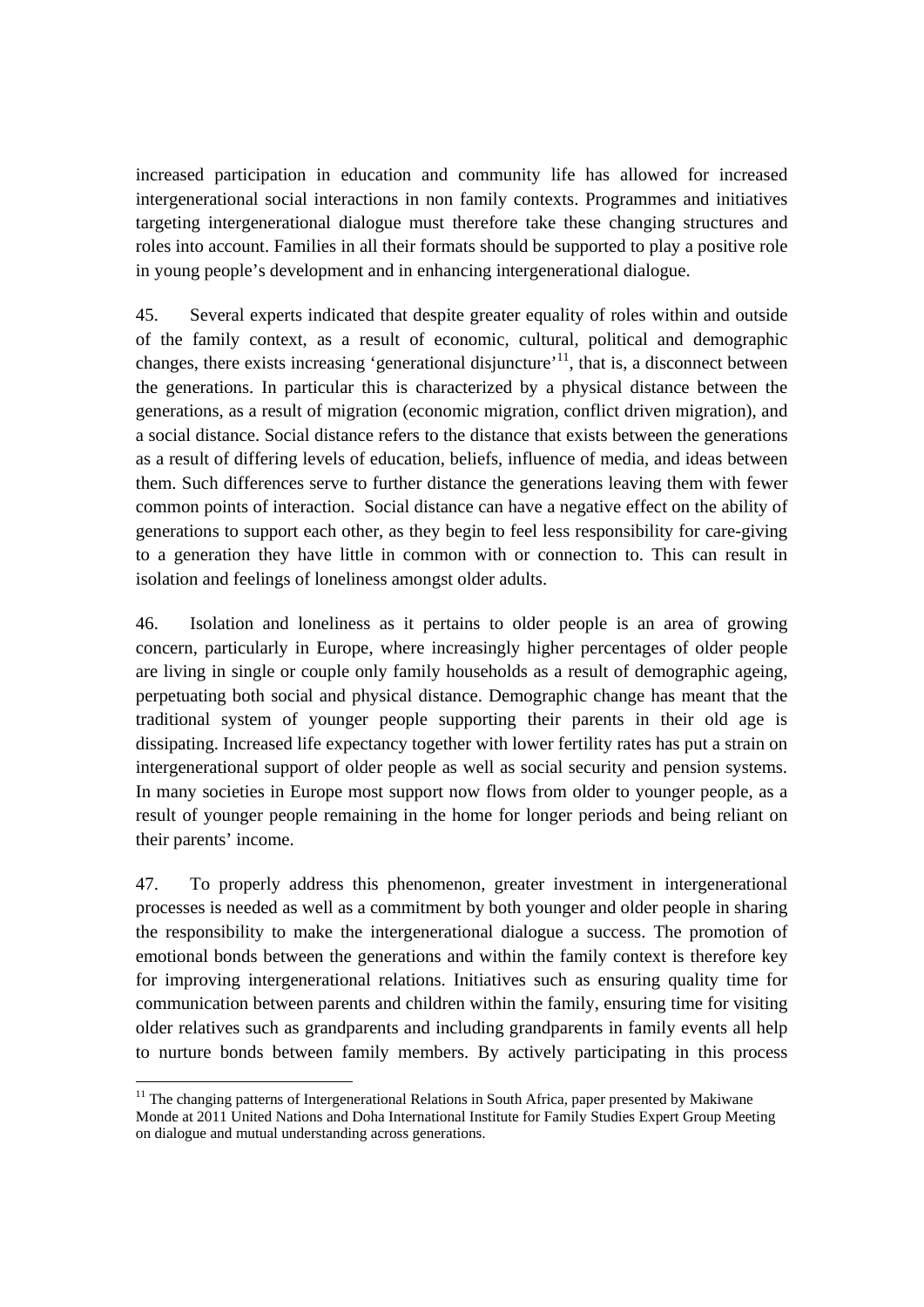young people can make useful and significant contributions to society and must be considered as key agents and participants in intergenerational dialogue.

48. Greater recognition and redistribution of resources towards intergenerational programming and initiatives, together with adequate resources targeted to the needs of both older and young members of society are crucial for advancing dialogue across generations. Moreover, the recognition of both older and younger people as equal partners and contributors to the process of intergenerational dialogue is critical to its success. In societies where hierarchical structures exist between older and younger people the process of intergenerational dialogue becomes more challenging, as preconceived notions of the capacity of younger people and what they can contribute to the process may serve to limit its effectiveness. It is important that intergenerational relations be based on reciprocity

#### **5. Intergenerational dialogue in context**

49. The changing roles of institutions; such as the family, educational institutions, and the workplace has had an impact on intergenerational solidarity. In all settings for intergenerational dialogue to be successful, intergenerational interactions should be intentional, preparing people for dialogue. Intergenerational dialogue should also be regular, taking place frequently so as to promote intergenerational ties. Dialogue which takes place rarely and sporadically does little to promote intergenerational relationships on a whole. With this in mind, experts discussed intergenerational dialogue and relations as they take place within the follow contexts.

#### **Education**

50. Experts agreed that education provides both younger and older persons with the skills and knowledge necessary to actively participate in society. In particular, Non Formal Education (NFE) is recognized as a valuable tool in developing the life skills needed for effective intergenerational dialogue and communication. Non Formal Education is a planned learning activity which typically involves a series of workshops which aim at developing the skills of the learner outside the constraints of formal education. The process is often peer led and places the learner at the centre of the process. Although NFE is a valuable tool, it is very often not recognized by educational institutions, employers, and often society as a whole. NFE therefore needs greater support, recognition and funding, as a tool for helping young people develop the skills necessary for life and the labour market.

51. In addition, Life Long Learning, which is education taking place throughout the course of the learner's life, can often incorporate aspects of NFE and likewise provide a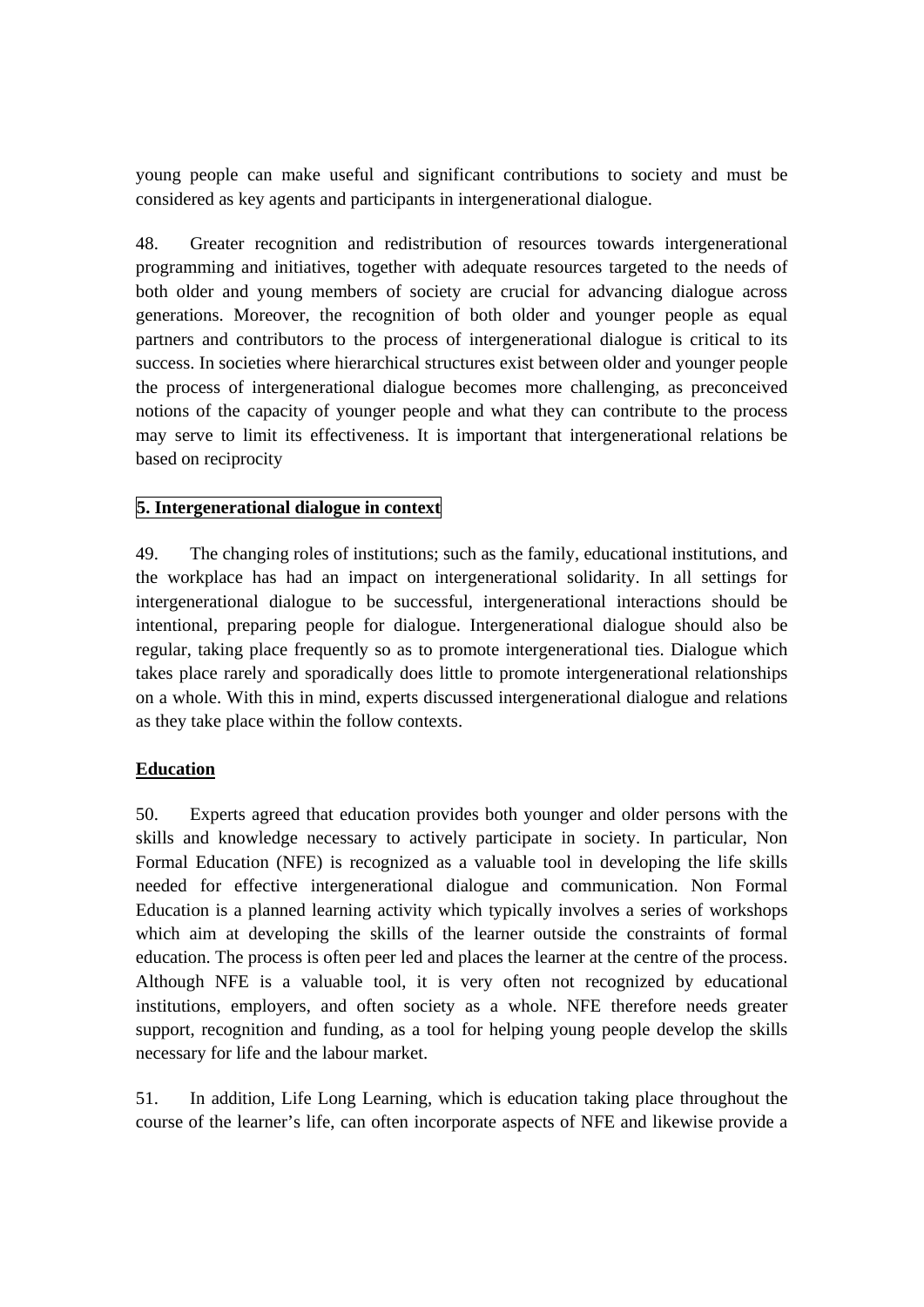powerful tool for people of all ages to engage in the educational process through all life stages.

52. Greater resources are needed toward the investment of skills and transfer of knowledge across generations, in particularly for spaces which promote intergenerational transfers and learning. Both NFE and Life Long Learning are adaptable tools for education and the creation of intergenerational learning spaces.

## **Workplace**

53. Experts emphasized the importance of workplace based initiatives, such as mentoring, in helping to promote intergenerational dialogue and encourage skill sharing between older and younger people. The role of mentorship is particularly important in, though not limited to, the workplace. Mentoring provides a space for dialogue and skill sharing between older and younger workers where ideas can be shared and experiences exchanged. Mentoring can take place in a variety of different contexts, and should be supported as such.

54. Equality in relationships is essential for effective intergenerational dialogue and mentoring, with both younger and older persons being equally valued for the skills and input they bring to the table. Often, when it comes to intergenerational relations, and particularly those within the workforce, an authoritarian power dynamic can exist which undermines the success of intergenerational dialogue. Ensuring a non hierarchical atmosphere is essential for intergenerational mentoring to be successful. Allowing all participants to contribute equally and openly fosters strong intergenerational ties.

# **Family**

55. Experts observed that family is often regarded as the first line of support for society. Promoting extended family ties helps to reinforce the basic role of the family in supporting both younger and older members. Within the family context, intergenerational relations can take many forms. Young people can become carers at an early age to ill parents, sacrificing their free time, friendships with peers and often education, to take care of a sick parent. A young person's contribution to society in this sense can be invaluable, though often left unrecognised. Likewise, parents can continue looking after their children long after the typical 'flea the nest' time has lapsed. In both situations, the family, and its members individually, must be better supported and recognised in the roles they play in an intergenerational context. In this context, it is often advisable to provide support to family caregivers instead of institutionalizing of care to healthcare institutions. For example, monetary compensation could be offered to family members taking care of older relatives, instead of arbitrarily placing older persons in care facilities.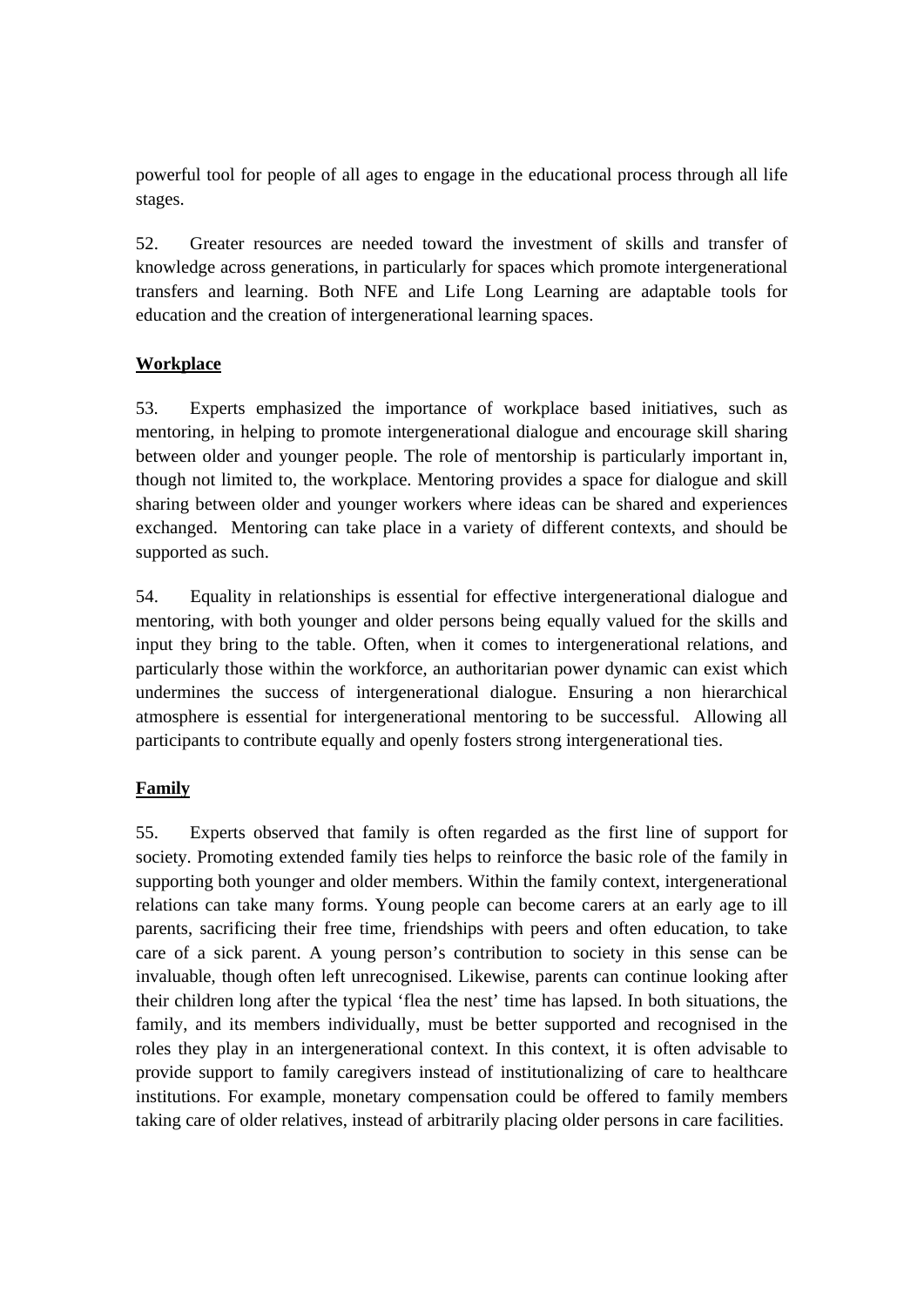56. In Singapore, policies and schemes highlight the importance placed on the family as the primary space for providing intergenerational contact<sup>12</sup>. Housing policies which encourage intergenerational living, the creation of a taskforce on grand-parenting as well an intergenerational fund for projects promoting intergenerational interaction are all initiatives undertaken to improve intergenerational issues in Singaporean society.

57. For intergenerational dialogue to develop, the family must be supported. Changing family structures, as mentioned earlier, are important to keep in mind when intergenerational programmes and policies are designed, so as to be inclusive of all realms where intergenerational dialogue can occur.

## **Community**

58. Although the family provides a base for intergenerational relationships, increasingly other spaces where social interactions take place are being recognized for their potential to foster intergenerational dialogue. In families where older and younger generations have little contact or do not live in the same household, community based initiatives and interactions provide a space for intergenerational dialogue to occur. Ensuring a more holistic approach to intergenerational communication is essential, particularly within the community where more public domains for both younger and older generations should exist. It is primarily society's youngest and oldest who are the least mobile and whose interactions take place primarily within their local communities. This creates potential for the development of intergenerational programming and initiatives at the community level. Such initiatives exampled at the EGM, and spoken about in detail in the Expert papers showcase schemes such as a community combining resources to run an intergenerational school/senior centre, where both young and older people operate activities within the same facility and develop joint activities.<sup>13</sup>

#### **Technology**

l

59. Experts noted that technology is playing an increasingly large and central role in the lives of many people, especially youth. Newer technologies, particularly social media, are changing the nature and frequency of interactions between people. More and more young people are spending time communicating with their peers online as opposed to in

 $12$  Promoting intergenerational understanding between the young and old: the case of

Singapore, paper presented by Leng Leng Thang to 2011 United Nations and Doha International Institute for Family Studies Expert Group Meeting on dialogue and mutual understanding across the generations.

<sup>&</sup>lt;sup>13</sup> Existing framework for dialogue and mutual understanding across generations: family, community, educational institutions and workplace, paper presented by Donna Butts to the 2011 United Nations and Doha International Institute for Family Studies Expert Group Meeting on dialogue and mutual understanding across the generations.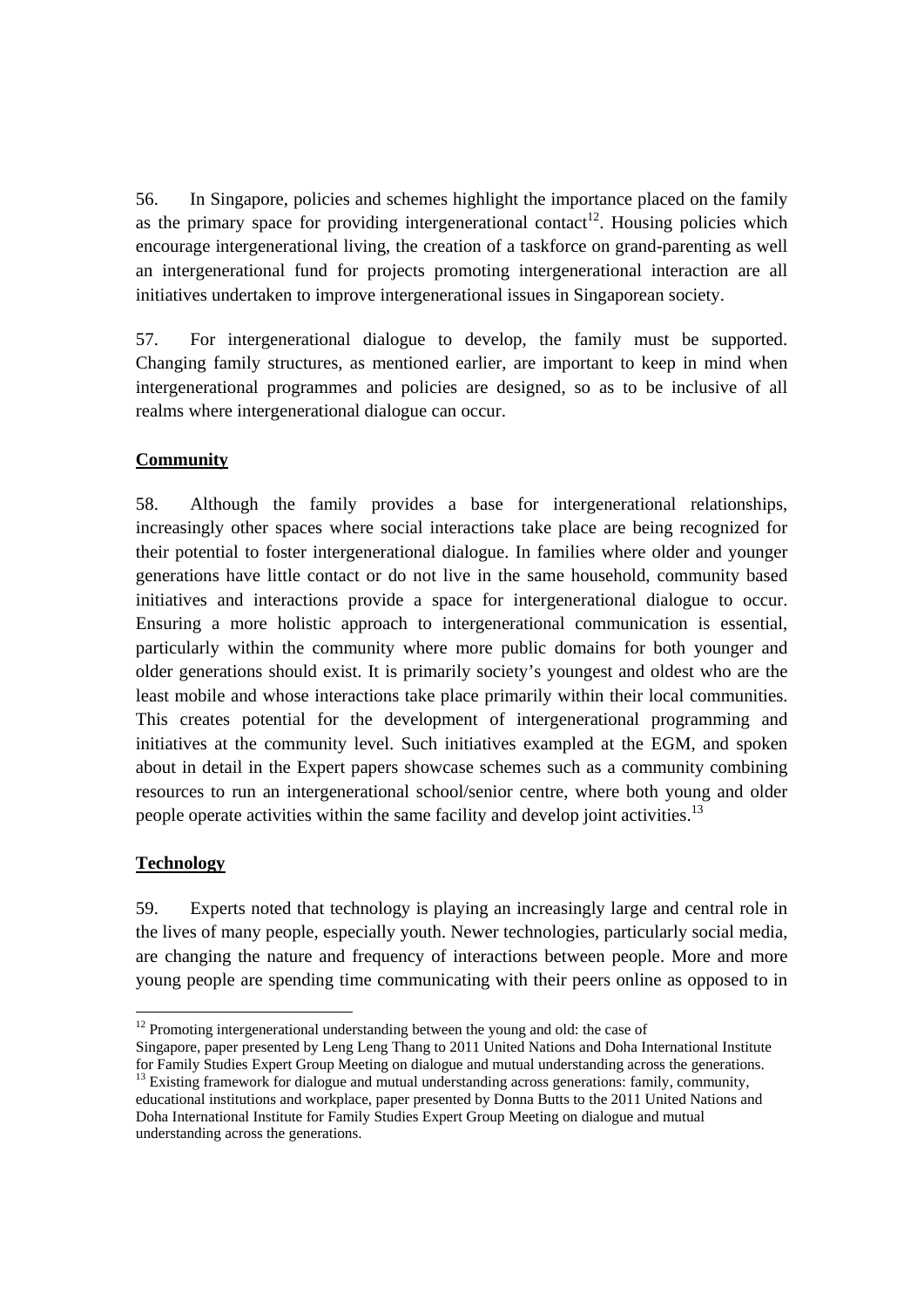face to face situations. At the same time, older demographics spend less time online. This results in a generational technology gap. As a result, utilizing technology in a way that enhances intergenerational contacts as opposed to distancing them is of importance. Central to this is ensuring the accessibility of technology to older people, those who experience technological marginalization, such as those who speak indigenous languages, those with disabilities and those in communities where computer based technology is not as easily available.

60. Schemes where young people teach older people how to use newer technologies were discussed as having a benefit not only for the older learner, but also the younger person, in enhancing social connections between generations.

# **Research and Funding**

61. The strain being placed on pension and social security systems, as a result of demographic ageing in many countries, may reflect negatively on intergenerational relations, as the generations compete for scare resources. It is important for policy makers to keep in mind that each family member possesses competing demands. Resources, policies and programmes should be utilized and developed in a way that tries to meet demands so as to promote communication between the generations.

62. In addition to resources, Experts identified the need for greater research and data collection on youth at the regional level so as to be able better identify the needs of young people and develop policies accordingly. For example, identifying how the characteristics of youth unemployment differ from one area to another is important in creating a multi faceted and appropriate policy response. For this to happen, better data collection at all levels is required.

63. Training young people as youth researchers was also highlighted as a means of not only ensuring that data collected is done so with a youth lens but also allows new forms of youth employment to be created and allows young people to be actively involved in analyzing the situation of youth.

#### **Conclusions and recommendations**

64. As reflected in the meeting, youth participation is central to ensuring full and meaningful intergenerational dialogue. Ensuring both older and younger generations are equal participants in dialogue, as well as providing appropriate funding and space for intergenerational relations to develop is central to fostering dialogue and mutual understanding across the generations.